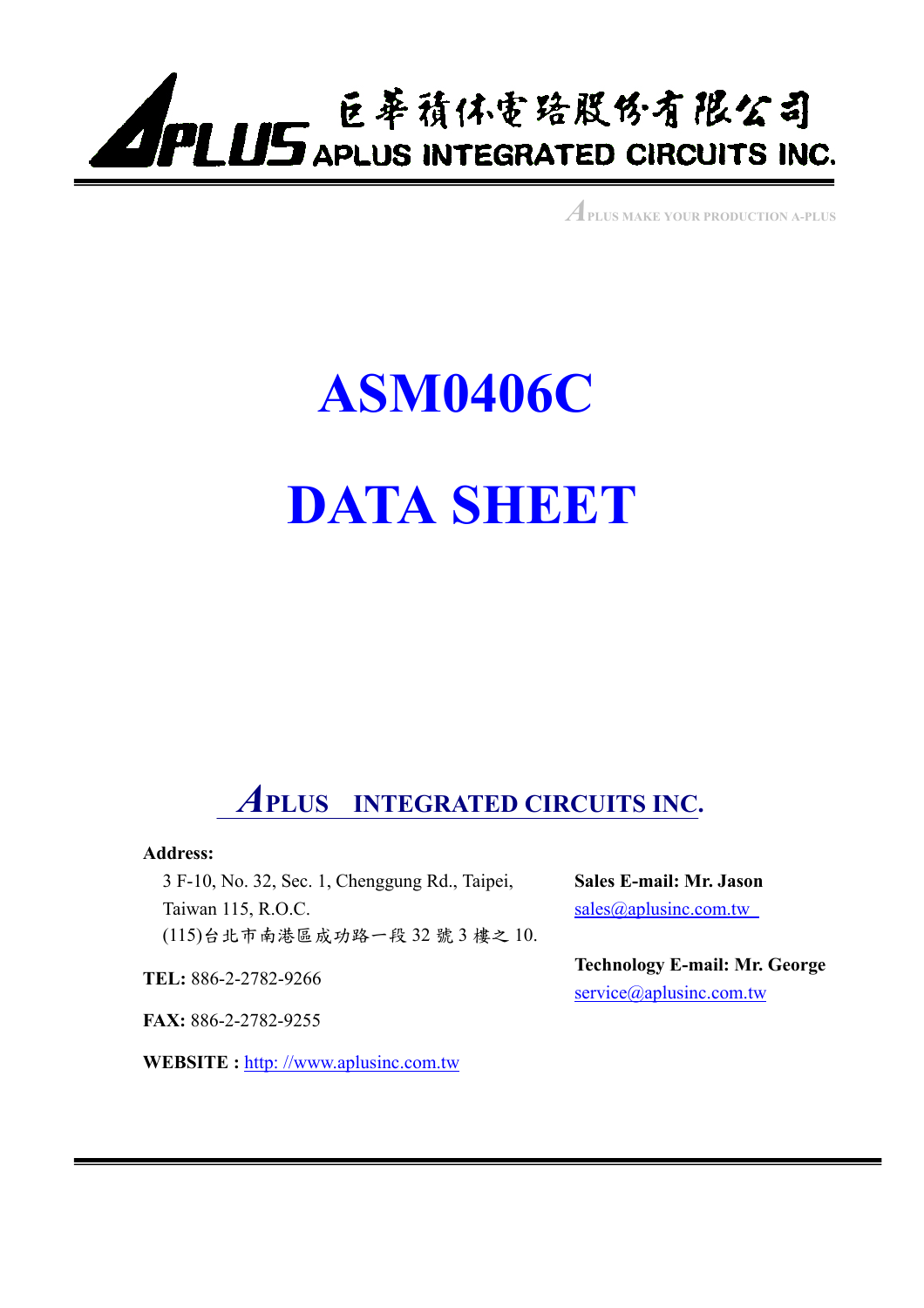



## *ASM0406C – VERY LOW-COST VOICE SYNTHESIZER WITH 4-BIT MICROPROCESSOR*

#### **1.0 General Description**

The ASM0406C is very low cost voice synthesizer with 4-bit microprocessor. It has various features including 4-bit ALU, ROM, RAM, I/O ports, timers, clock generator, watchdog timer(WDT), voice synthesizer, etc. It consists of 22 instructions in the device. With CMOS technology and halt function can minimize power dissipation. Its architecture is similar to RISC, with two stages of instruction pipeline. It allows all instructions to be executed in a single cycle, except for program branches and data table read instructions (which need two instruction cycles).

#### **1.1 Feature**

- ◆ Single power supply can operate from 2.4V through 5V
- ◆ Internal Program ROM: 4K x 10-bit
- ◆ 1 sets of 15-bit DPR can access up to 16K x 10 bits data memory space
- ◆ Data Registers:
	- $\bullet$  64 x 4-bit data RAM (00-1Fh plus 40h-5Fh)
	- Unbanked special function registers (SFR) range: 20h-3Fh
- ◆ I/O Ports:
	- PRA: 4-bit I/O Port A (2Bh)
	- PRB: 2-bit Output Port B (2Dh)
- ◆ On-chip clock generator: Resistive Clock Drive(*RM*)
- $\triangle$  Timer: 1
	- Timer0: a 9-bit auto-reload timer/counter
- ◆ Stack: 2-level subroutine nesting
- ◆ HALT and Release from HALT function to reduce power consumption
- Watch Dog Timer (*WDT*)
- Instruction: 1-cycle instruction except for table read and program branches which are 2-cycles
- ◆ Number of instruction: 22
- The Voice function can be implemented by microprocessor instruction
	- One 8-bit COUT output for ASMxxxxx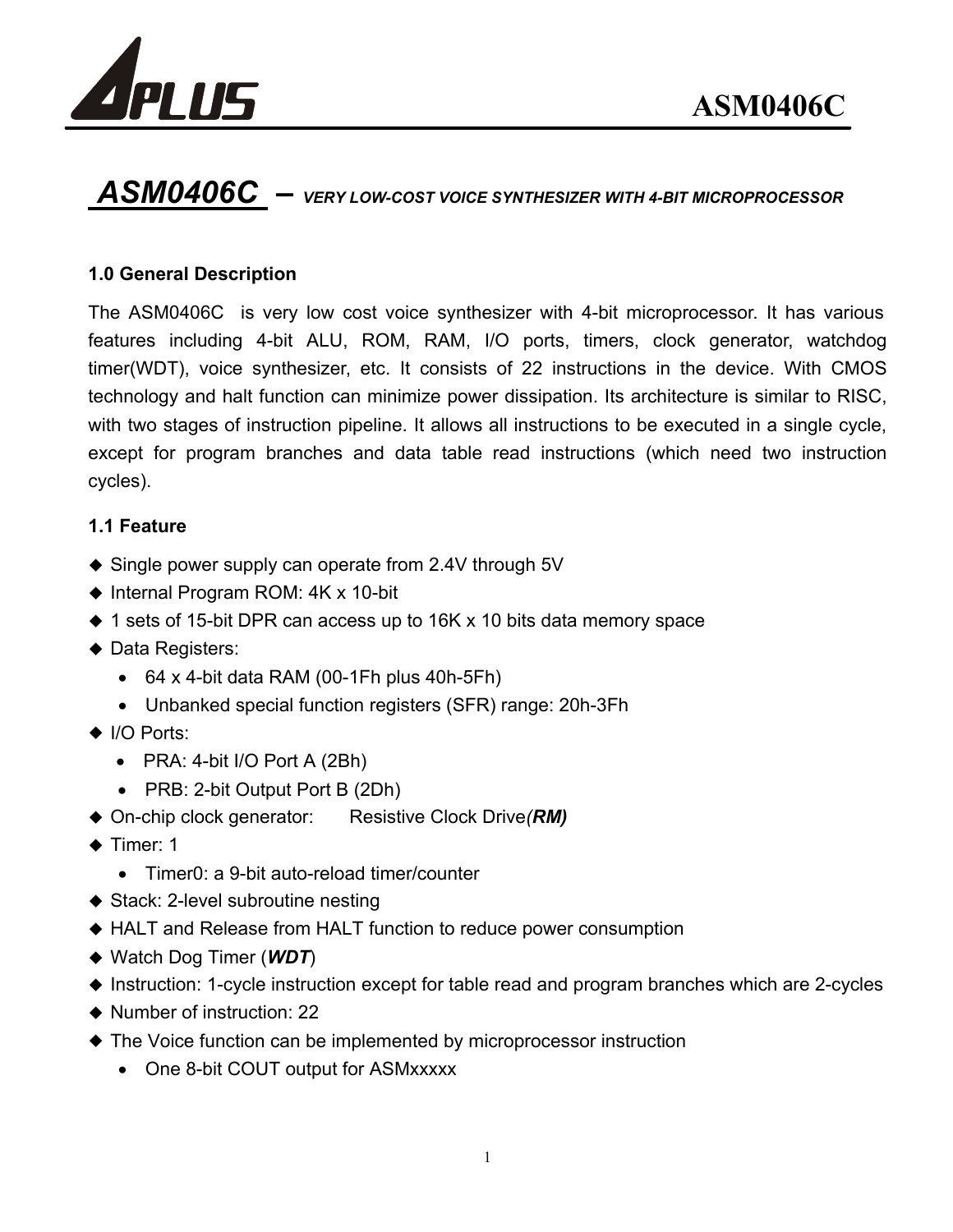

#### **FIGURE 1.1 : Block Diagram of ASM0406C**

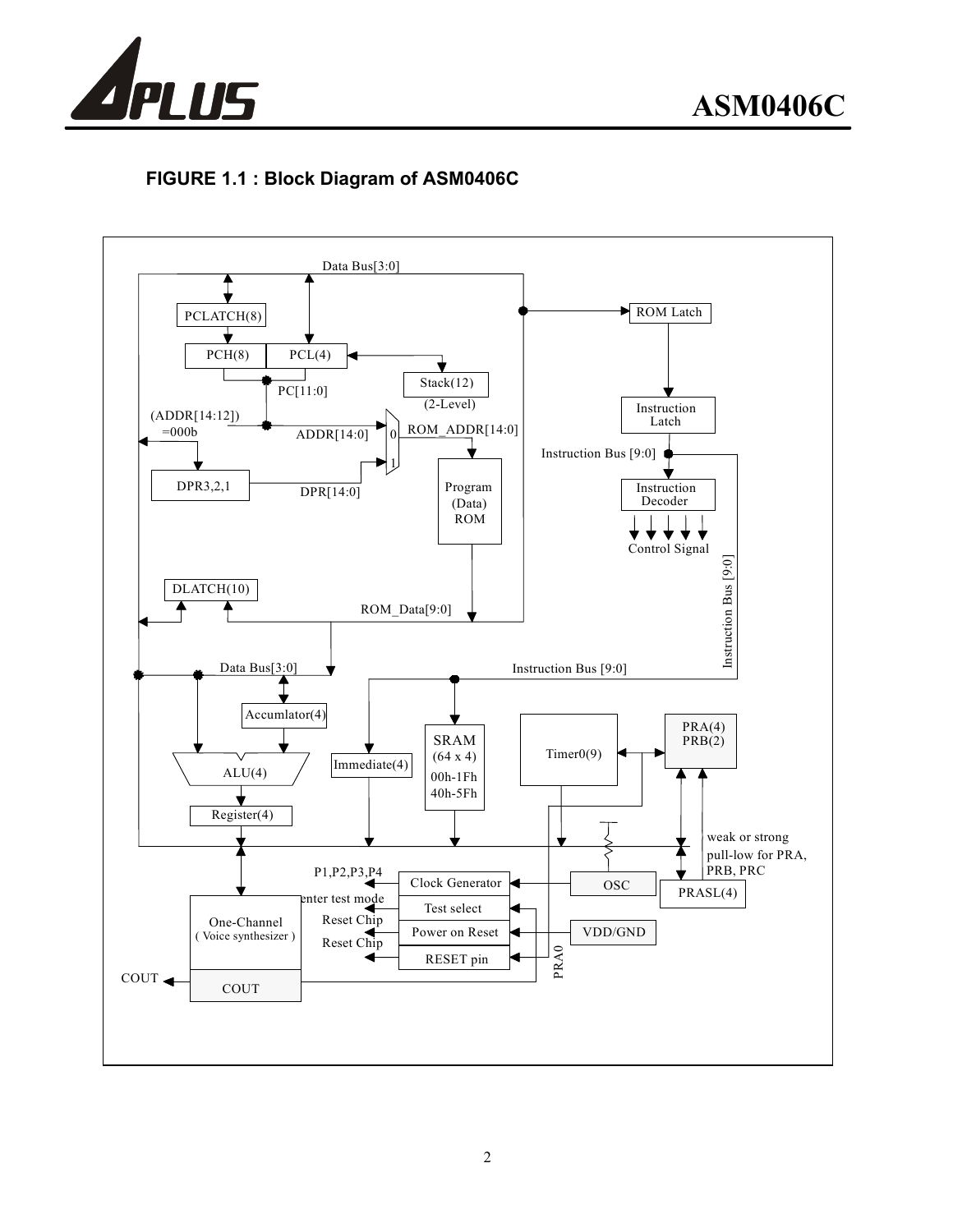

### **FIGURE 1.2 : External ROM Map of ASM0406C**

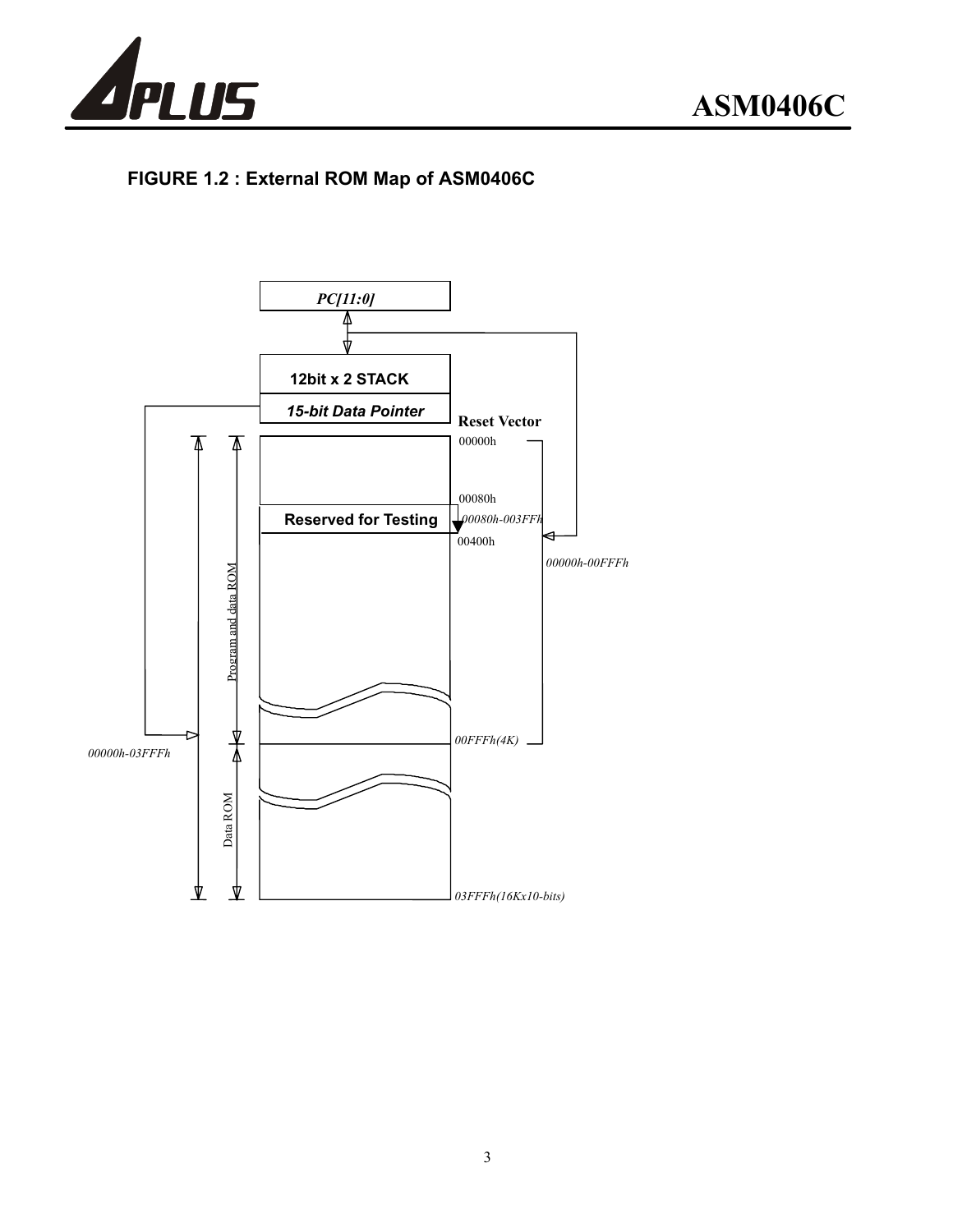

#### **1.2 Pin-Out**

| <b>ASM0406C Pin-Out</b> |      |           |                                                                             |  |  |  |  |  |
|-------------------------|------|-----------|-----------------------------------------------------------------------------|--|--|--|--|--|
| <b>VDD</b>              |      |           | Power supply during operation                                               |  |  |  |  |  |
| <b>PRA3-1</b>           | $II$ | STI       | I/O port with programmable strong pull-low or weak pull-low or              |  |  |  |  |  |
|                         |      |           | Std./O.D.   fix-input-floating capability                                   |  |  |  |  |  |
|                         |      |           | Output type with standard or Open-Drain output                              |  |  |  |  |  |
| <b>PRA0/RESET</b>       | $II$ | STI       | I/O port with programmable strong pull-low or weak pull-low or              |  |  |  |  |  |
|                         |      |           | Std./O.D.   fix-input-floating capability                                   |  |  |  |  |  |
|                         |      |           | Output type with standard or Open-Drain output                              |  |  |  |  |  |
|                         |      |           | Mask option selected as an external RESET pin with weak pull-low capability |  |  |  |  |  |
| <b>OSC</b>              |      |           | RM mode Oscillator input                                                    |  |  |  |  |  |
| <b>COUT</b>             | O    |           | <b>Current Output of Audio</b>                                              |  |  |  |  |  |
| <b>GND</b>              |      |           | <b>Circuit Ground Potential</b>                                             |  |  |  |  |  |
| <b>TEST</b>             | O    |           | Enter Test Mode. (TEST = High)                                              |  |  |  |  |  |
| <b>PRB0-1</b>           | Ω    | Std./O.D. | Output type with standard or Open-Drain output                              |  |  |  |  |  |

### **1.3 Application circuit**

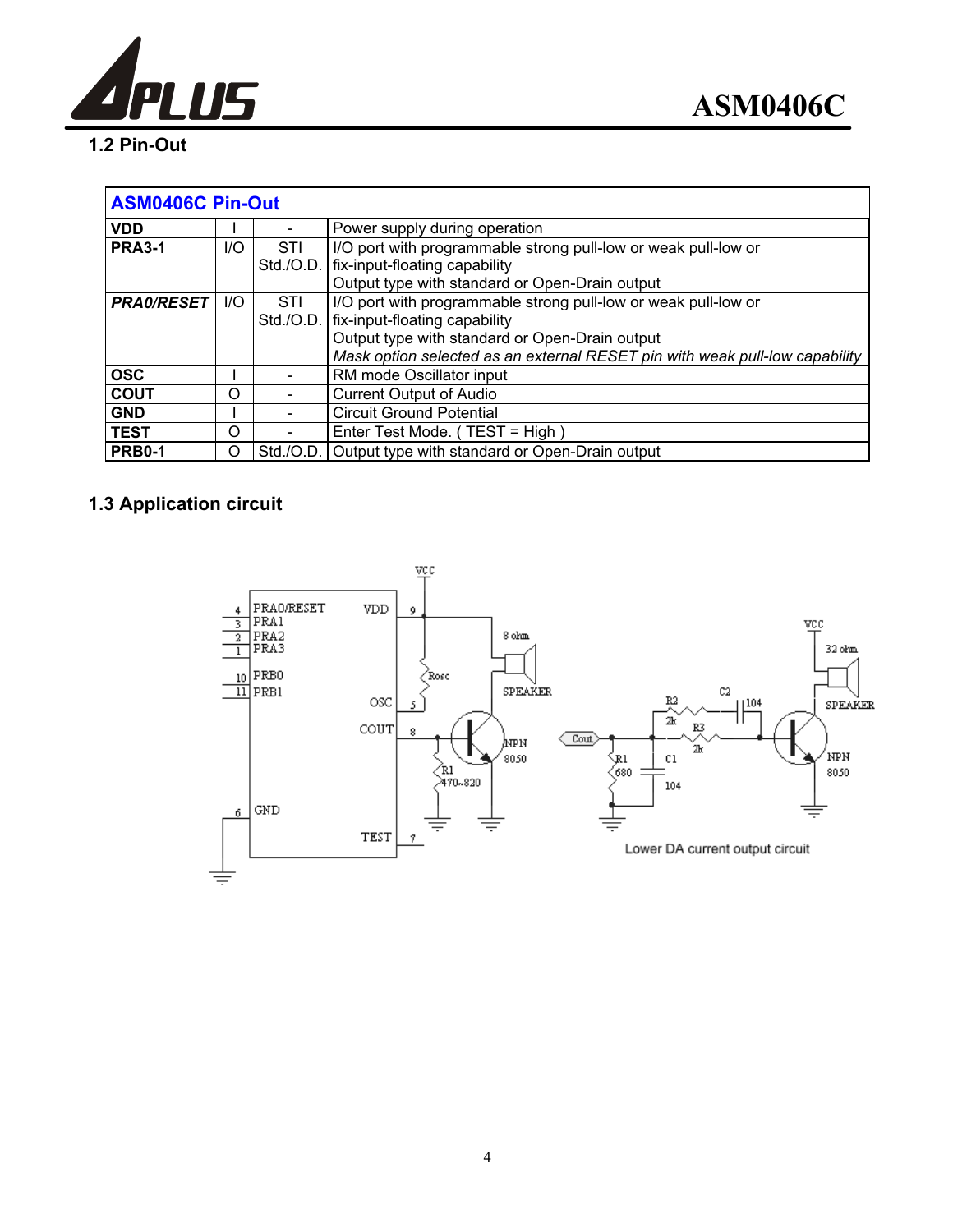



#### **Substrate must be connected to GND.**

|                         | <b>ASM0406C Pad Location</b> | Chip Size: X= 1550 + 80 (um), Y=1360 + 80 (um) |           |    |                       |        |          |  |
|-------------------------|------------------------------|------------------------------------------------|-----------|----|-----------------------|--------|----------|--|
| PAD#                    | <b>PAD Name</b>              | X                                              |           |    | <b>PAD # PAD Name</b> |        |          |  |
|                         | RA <sub>3</sub>              | $-664.92$                                      | $-275.52$ | 7  | <b>TEST</b>           | 105.44 | $-600.2$ |  |
| $\overline{\mathbf{2}}$ | RA <sub>2</sub>              | $-664.92$                                      | $-403.64$ | 8  | <b>COUT</b>           | 303.96 | $-600.2$ |  |
| 3                       | RA <sub>1</sub>              | $-662.64$                                      | $-600.2$  | 9  | <b>VDD</b>            | 683.04 | $-600.2$ |  |
| 4                       | RA <sub>0</sub>              | $-468.24$                                      | $-600.2$  | 10 | R <sub>B</sub> 0      | 664.92 | $-399.2$ |  |
| 5                       | <b>OSC</b>                   | $-281.04$                                      | $-600.2$  | 11 | RB <sub>1</sub>       | 664.92 | $-280.8$ |  |
| 6                       | <b>GND</b>                   | $-111.72$                                      | $-600.2$  |    |                       |        |          |  |